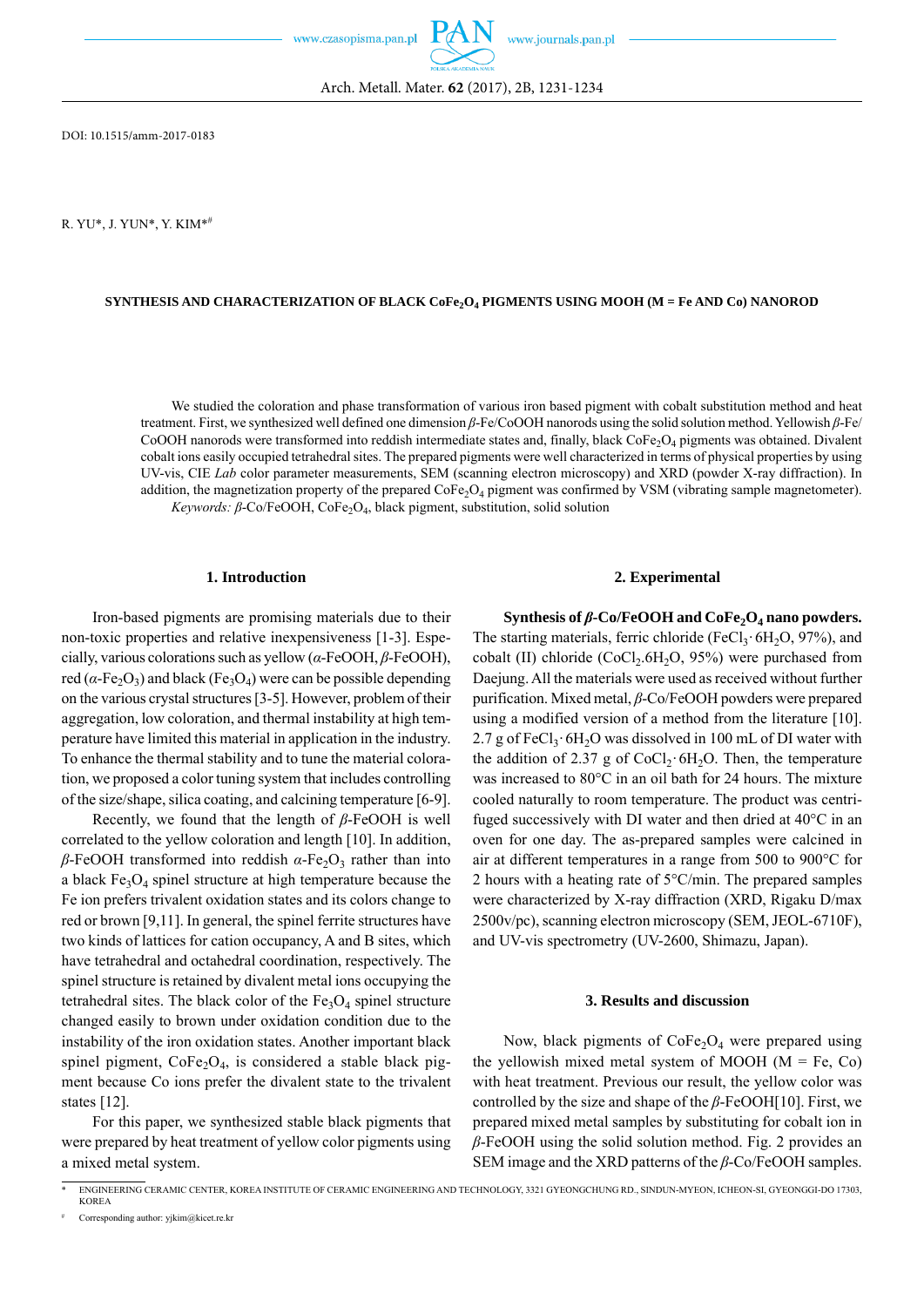www.czasopisma.pan.pl



It can be observed that the *β*-FeOOH structure (JCPDS NO. 00-034-126) is present for this sample.(Fig. 2a) Upon substitution with cobalt ion, a clear decrease in the unit cell parameters was observed, suggesting that this cation is incorporated into the *β*-FeOOH particles in a trivalent state rather than a divalent one, because the ionic radii for Co (III) cations in high-spin configuration (0.525 Å) is lower than that of high spin Fe (III)  $(0.65 \text{ Å})$  [15]. It is certain that the valence of the elemental Co in the samples is 3+. Fig. 2b provides SEM images of the *β*-Co/ FeOOH nanorods, which mainly exhibit a rod-like structure with length of 500 nm.

To identity and confirm the prepared samples, we measured the colorimetric and reflectometric techniques. It is well known that there are many different ways to define individual colors; the most commonly utilized method is the CIE *Lab*, by which each color is defined by means of three parameters, L*\**, a*\**, and b*\**. These three parameters measure the brightness (white/ black), and the red/green and yellow/blue color intensities, respectively [15].

# TABLE 1

The CIE *Lab* values of *β*-Co/FeOOH in various temperature

| <b>Temperature</b> $(^{\circ}C)$                           | <b>CIE</b> <i>Lab</i> value |          |          |
|------------------------------------------------------------|-----------------------------|----------|----------|
|                                                            | $L^*$                       | $a^*$    | h*       |
| $25^{\circ}$ C                                             | $+55.96$                    | $+15.95$ | $+35.14$ |
| $500^{\circ}$ C                                            | $+31.46$                    | $+25.58$ | $+15.77$ |
| $800^{\circ}$ C                                            | $+25.34$                    | $-0.43$  | $-0.59$  |
| Commercially available<br>CoFe <sub>2</sub> O <sub>4</sub> | $+26.9$                     | $+0.4$   | $-2.3$   |

*β*-Co/FeOOH shows a yellow color tone with b*\** value (b*\** = +35.14), as can be seen in Fig. 3 and in Table 1. The b*\** value of *β*-Co/FeOOH is relatively low because of the substitution for cobalt ion in *β*-FeOOH.

Fig. 4 provides XRD patterns of the heat-treated samples. In Fig. 4a, for the *β*-Co/FeOOH samples at  $500^{\circ}$ C,  $\alpha$ -Fe<sub>2</sub>O<sub>3</sub>/CoO is generated from Co(OH)<sub>2</sub> and Fe(OH)<sub>3</sub>. In the case of β-FeOOH, the phase is transformed into  $\alpha$ -Fe<sub>2</sub>O<sub>3</sub> at high temperature because the iron ion easily oxidizes into the trivalent state. On the



Black color CoFe<sub>2</sub>O<sub>4</sub>

Fig. 1. Schematic illustration of the formation of the  $\text{CoFe}_2\text{O}_4$  black pigment with heat-treatment



Fig. 2. (a) XRD patterns and (b) SEM image of *β*-Co/FeOOH samples

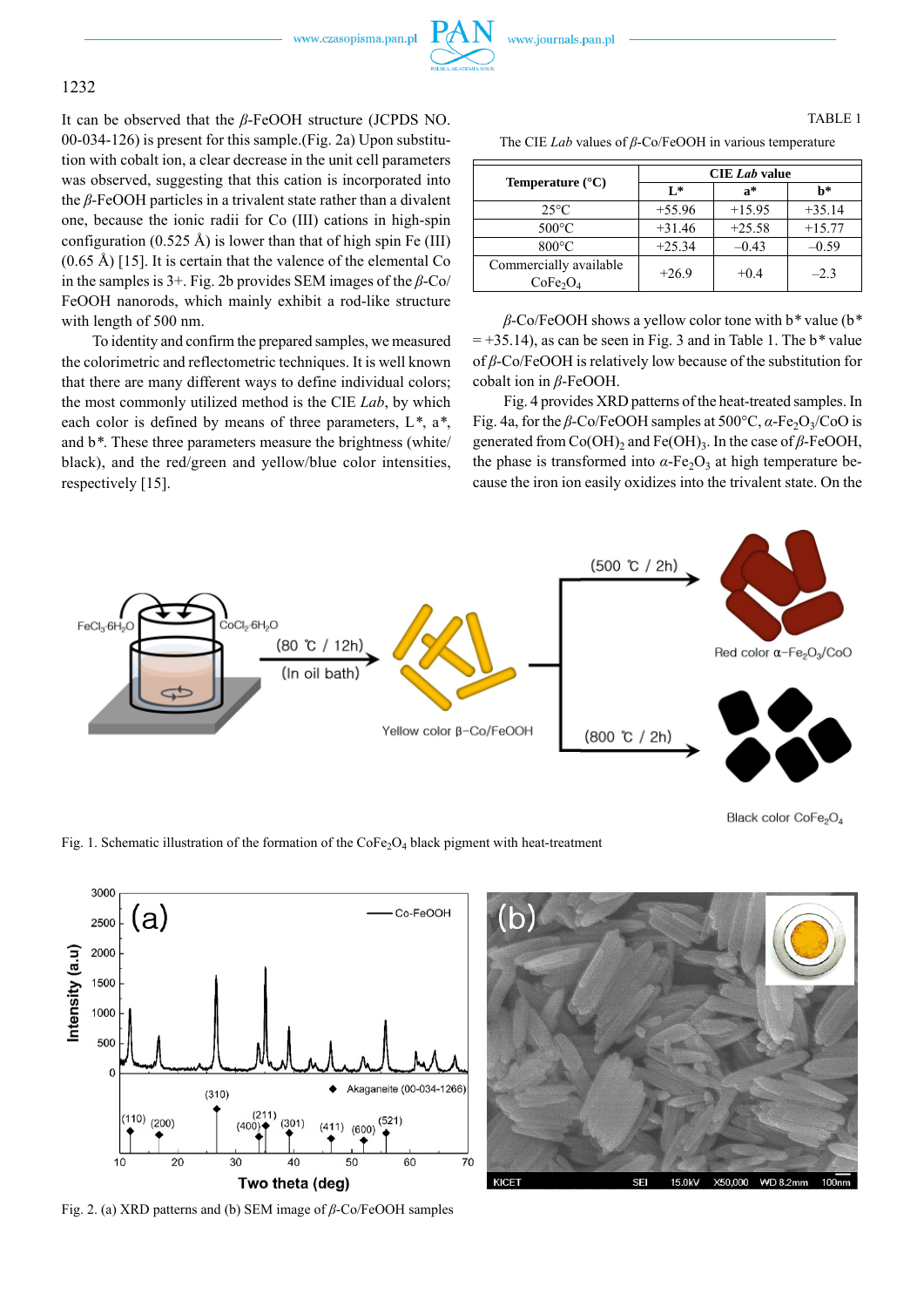



Fig. 3. CIE L*\** value of samples at various temperatures

other hand, for the *β*-Co/FeOOH sample, this heat treatment permits isolation of the small reduction maximum above ascribed to  $Co(III) \rightarrow Co(II)$  reduction, which is clearly recorded for the  $CoFe<sub>2</sub>O<sub>4</sub>$  sample at 800°C Fig. 4b. In this sample, the measured peaks match the  $CoFe<sub>2</sub>O<sub>4</sub>$  standard pattern (JCPDS No.00-022-1086), while diffraction peaks that could be attributed to other iron oxide or oxyhydroxide phases are not observed (CoO +  $\alpha$ -Fe<sub>2</sub>O<sub>3</sub>  $\rightarrow$  CoFe<sub>2</sub>O<sub>4</sub>). CoFe<sub>2</sub>O<sub>4</sub> can be found to have a spinel structure. Commonly, the  $\text{CoFe}_2\text{O}_4$  material is mostly considered to be an inverse spinel compound with most of its divalent cobalt ions occupying octahedral sites [13].



Fig. 4. XRD patterns of *β*-Co/FeOOH and β-FeOOH after heated at 500 and 800<sup>o</sup>C. (a) 500<sup>o</sup>C, (b) 800<sup>o</sup>C, (c)  $\beta$ -FeOOH heat treatment at 500<sup>o</sup>C

The *Lab* color coordinate data for the samples are listed in Table 1, along with those of the commercially available  $CoFe<sub>2</sub>O<sub>4</sub>$  pigments for comparison. The L<sup>\*</sup> values, which correspond to the black chromaticity in the positive direction of the  $Co<sup>2+</sup>$  substituted samples, were similar to those of commercially available  $\text{CoFe}_2\text{O}_4$ . In addition, the L<sup>\*</sup> value gradually decreased when the sample calcination temperature was 800°C

(L*\** = +25.34). Moreover, the a*\** value and the b*\** value can be seen to have levels that come close to 0, the similar to those of the commercial sample.

The magnetic properties of the prepared  $\text{CoFe}_2\text{O}_4$  were characterized by VSM. Fig. 5 shows the magnetic hysteresis loops of the  $\text{CoFe}_2\text{O}_4$  samples measured at room temperature. The spinel structure was confirmed at approximately 1.7 emu/ gm under an applied field of >10KOe.



Fig. 5. Magnetic hysteresis loops of prepared  $\text{CoFe}_2\text{O}_4$  samples measured at room temperature

### **4. Conclusions**

In summary, we presented the synthesis of black  $CoFe<sub>2</sub>O<sub>4</sub>$ pigment with yellowish β-Co/FeOOH nanorods. First, the mixed metal nanorods were synthesized via hydrolysis and solid solution method; nanorods had lengths of approximately 500 nm. With heat-treatment at 800°C, we finally obtained a black color CoFe2O4 pigment of which the coloration changed with the phase from *β*-Co/FeOOH to CoFe<sub>2</sub>O<sub>4</sub>. We determined that the black value ( $L^* = 25.34$ ) reached its highest value at 800 °C. Also, the magnetic properties of the spinel structure were confirmed by VSM.

### **Acknowledgments**

This work was supported by Industry Technology Innovation Program (10052730) fund by the Ministry of Trade, Industry and Energy (MOTIE), Republic of Korea.

## REFERENCES

- [1] H. Katsuki, S. Komarneni, J. Am. Ceram. Soc. **86**, 183-185 (2003).
- [2] H. Katsuki, S. Kmarneni, J. Am, Ceram. Soc. **84**, 2313-2317 (2001).
- [3] C.M. FlynnJr, Chem. Rev. **84**, 31-41 (1984).
- [4] R. Yu, K. Choi, J.H. Pee, Y. Kim, J. Kor. Powd. Met. Inst. **20**, 210-214 (2013).